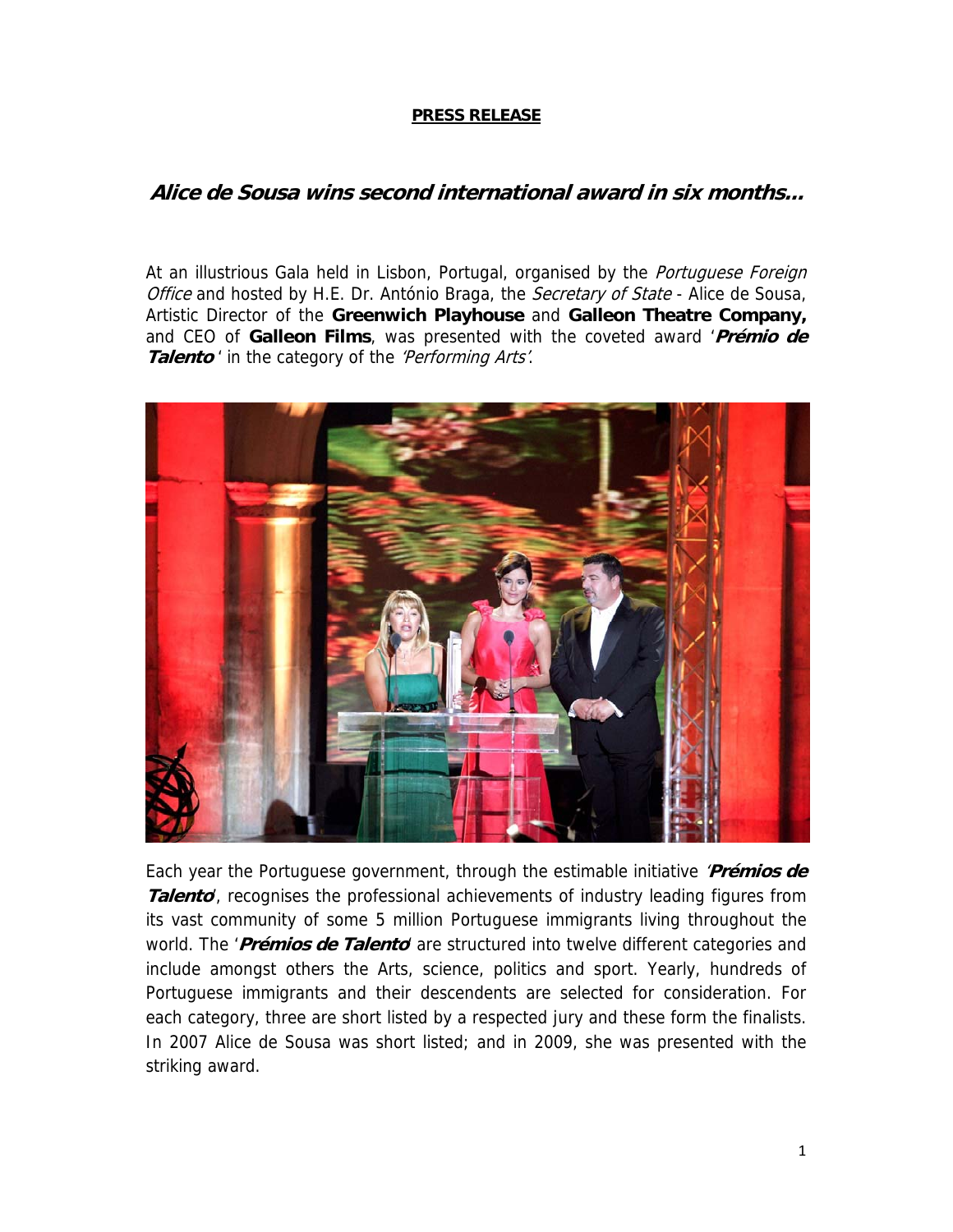At a beautiful ceremony staged at the impressively restored 'Convento do Beato, which was attended by many hundreds and televised live to the entire Portuguese speaking world in mainland Portugal, Latin America and Africa, Alice de Sousa's work as an actress, writer and producer was recognised alongside her theatrical world premiere translations and adaptations of Portuguese literary masterpieces.

In a career spanning twenty five years, Alice de Sousa has played some thirty leading roles on stage, produced in excess of seventy theatre productions, written numerous acclaimed plays and has since 1995 artistically directed one of London's most reputable independent theatre studios.



Currently, Ms. de Sousa is developing a UK talent led feature film and modern reworking of the great British classic - **The Duchess of Malfi.** This exciting film will bring for the first time to the big screen, a modern adaptation of John Webster's remarkable and timeless play. The film script for **The Duchess of Malfi** has been written by Alice de Sousa and will be directed by the internationally acclaimed Luxembourg film director, Nicolas Steil. **The Duchess of Malfi** is scheduled to commence filming in Luxembourg in September 2010.

Meanwhile, Ms. de Sousa continues to artistically steer the **Greenwich Playhouse**  and its resident producing company **Galleon Theatre Company,** which is planning a revival of **The Importance of Being Earnest,** to be staged at the **Greenwich Playhouse** during the forthcoming festive Christmas period. **The Importance of being Earnest** will be directed by the hugely acclaimed actor/director Bruce Jamieson and produced by Alice de Sousa.